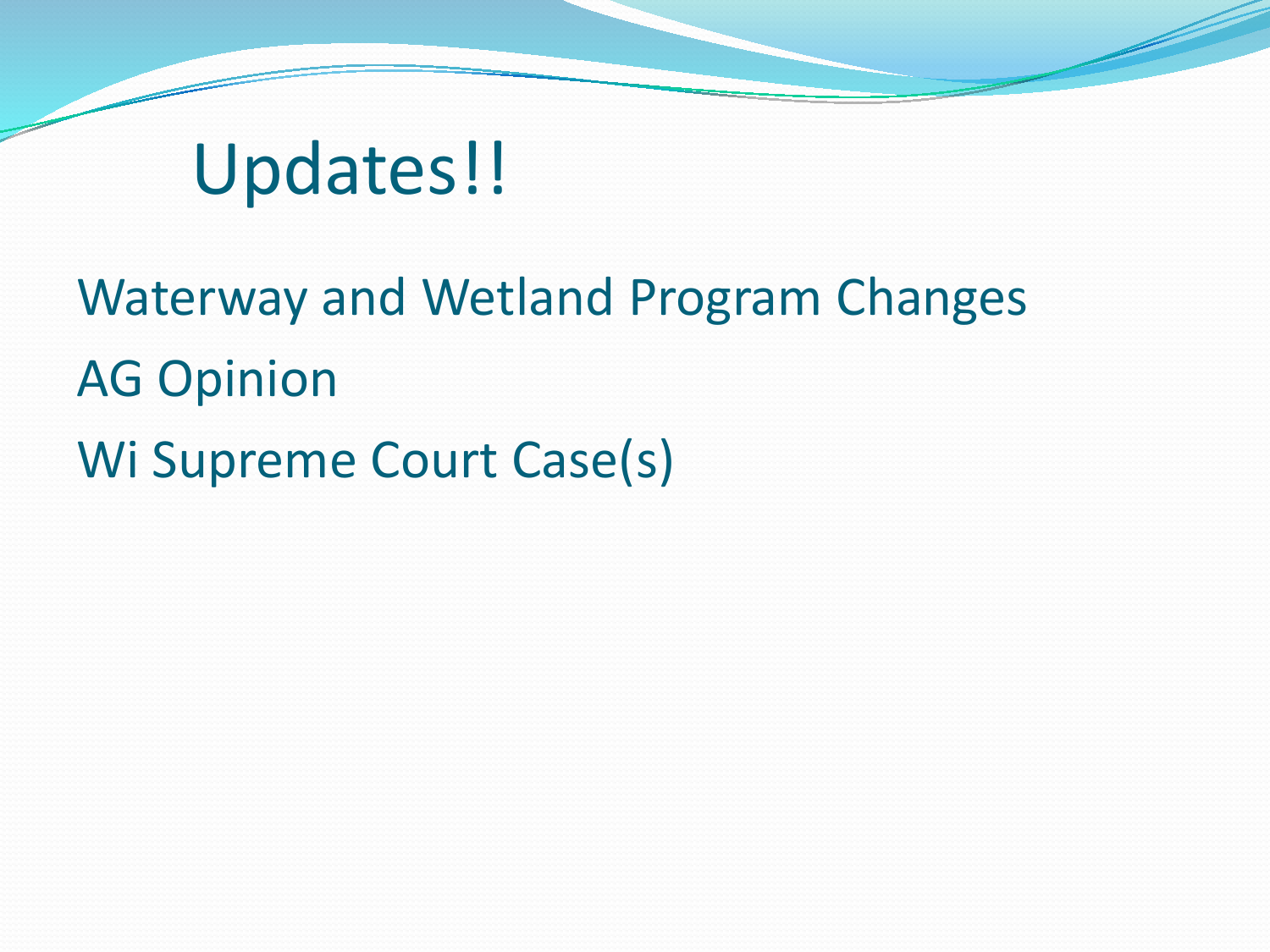#### Team Organization

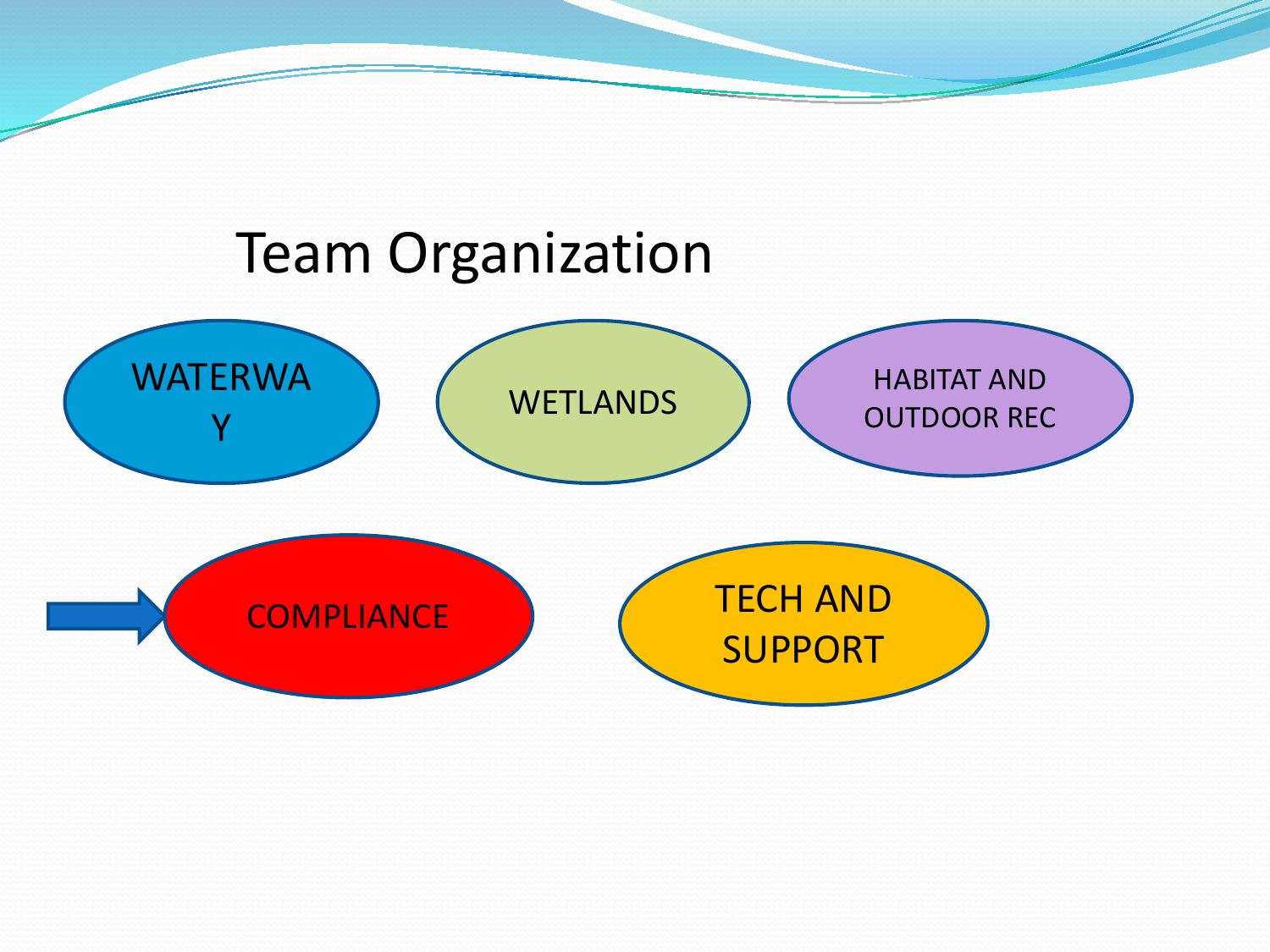#### Why are we moving to specialization?

- Improve staff expertise
- Manage and balance workload
- Improve consistency
- **Increase customer satisfaction**
- Improve timeliness
- Improve program efficiency
- **Improve staff morale**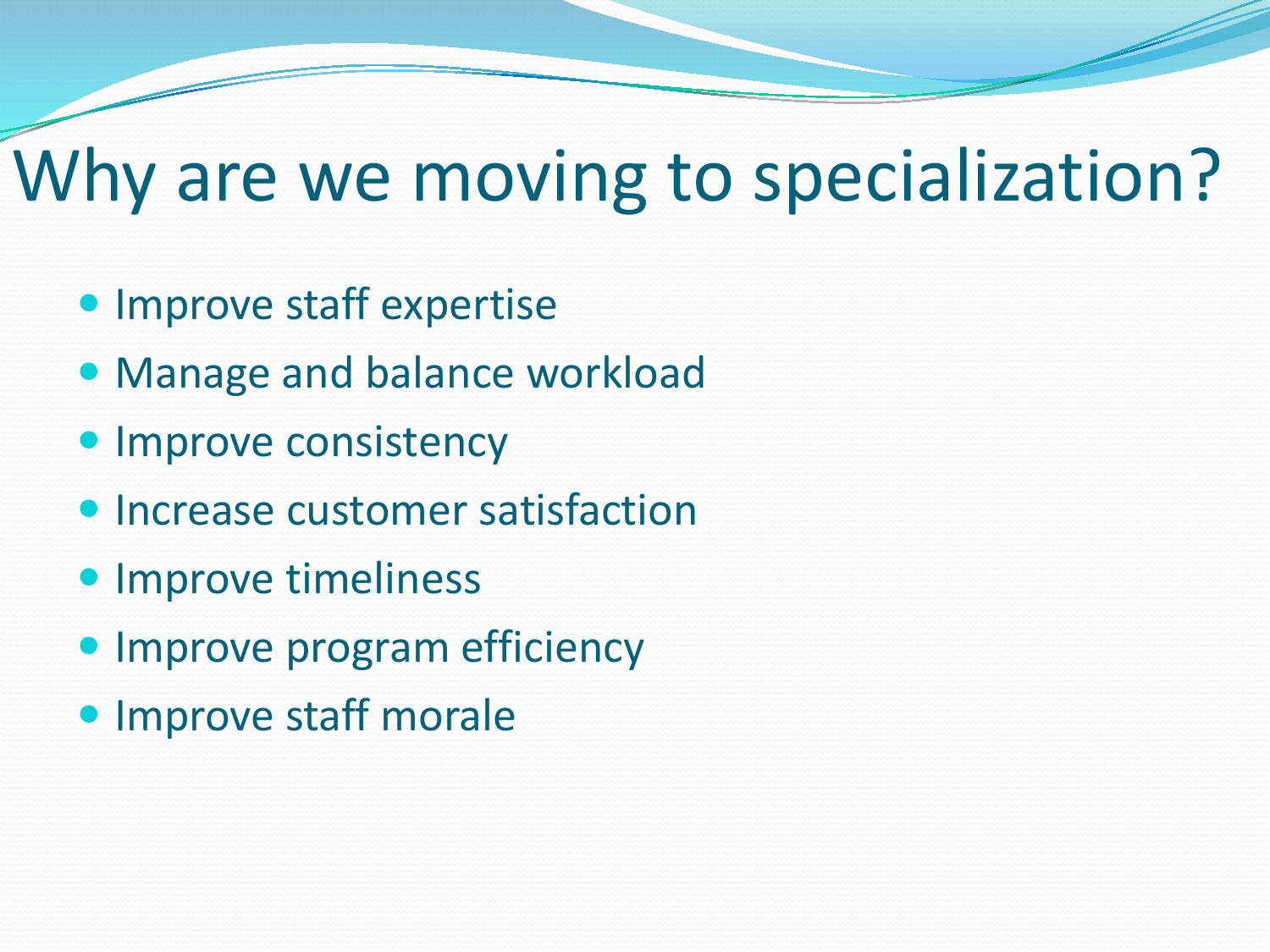## Schimel AG Opinion

- Attorney General concluded that:
- (1) a county may incorporate provisions from its general zoning ordinance into its shoreland zoning ordinance so long as such provisions do not violate any of the specific restrictions of Wis. Stat. § 59.692(2), and
- (2) that counties possess sole authority to zone shorelands without regard to town action, or inaction, with respect to a county's general zoning code.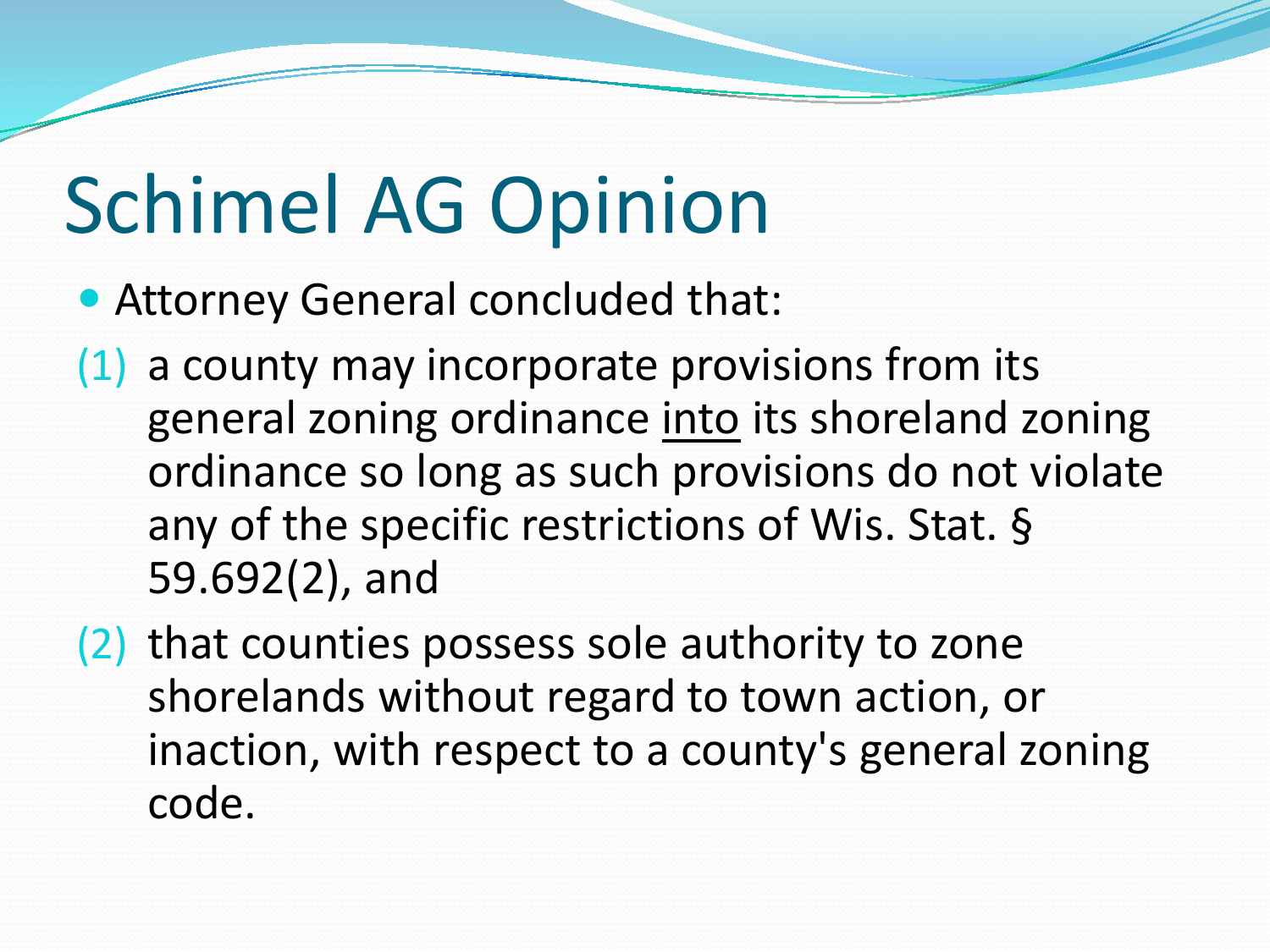### One additional item…..

• a county may impose a general zoning provision within a town that has not approved the county general zoning ordinance under s. 59.69(5)(c) **if** that general zoning provision is imposed pursuant to the county's shoreland zoning powers/authority **and if** (an "if" the opinion does not discuss) the general zoning provision that the county imposes under shoreland zoning authority can be plausibly related/connected to/in service of the statutory purposes and authorizations for shoreland zoning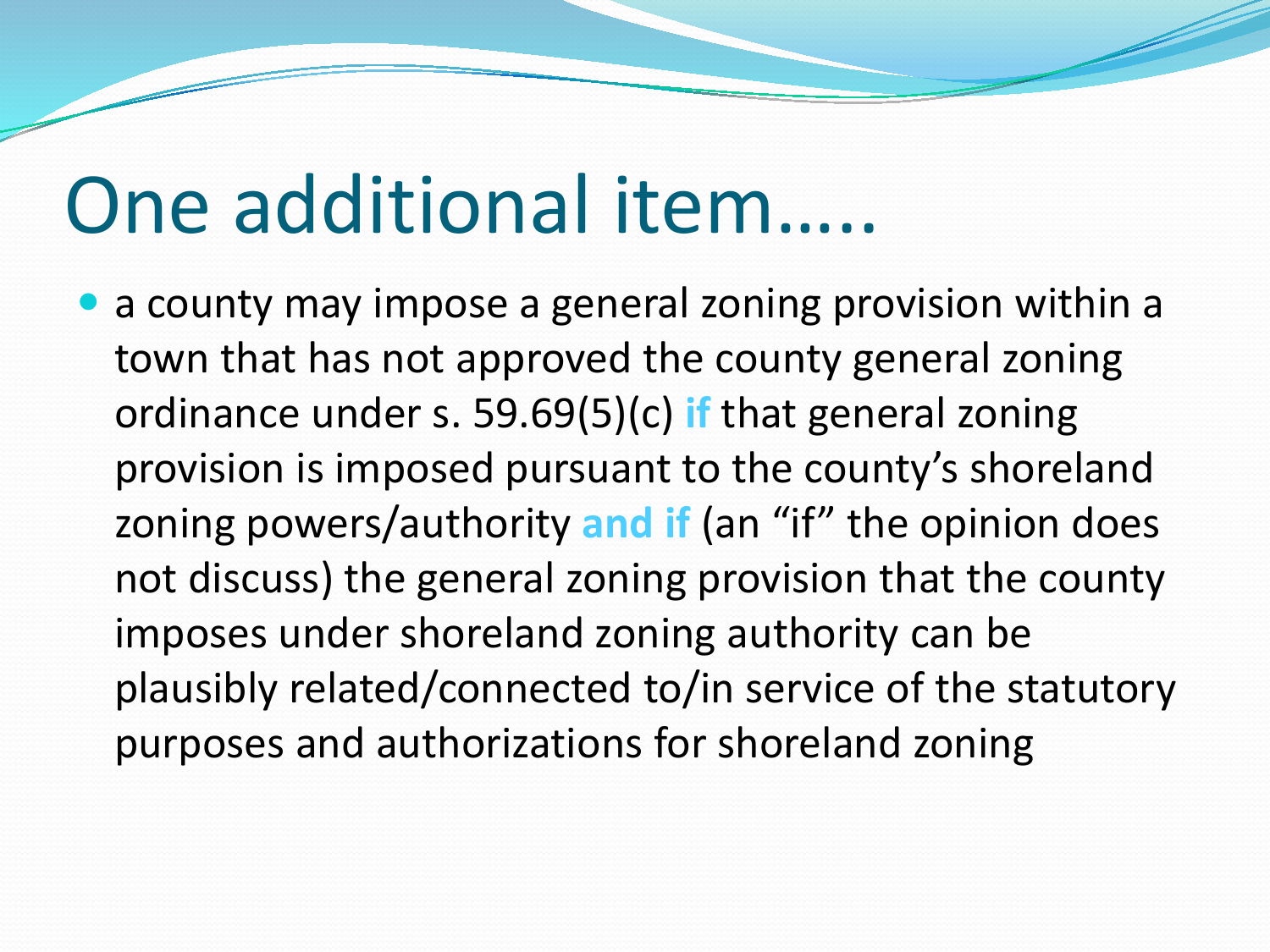# 59.692

 $\bullet$ 

- **59.692 Zoning of shorelands on navigable waters.**
- **(1c)** To effect the purposes of s. [281.31](http://docs.legis.wisconsin.gov/document/statutes/281.31) and to promote the public health, safety and general welfare, each county shall zone by ordinance all shorelands in its unincorporated area.
- **(1d) (a)** An ordinance enacted under this section may not regulate a matter more restrictively than the matter is regulated by a shoreland zoning standard.
- **(b)** Paragraph [\(a\)](http://docs.legis.wisconsin.gov/document/statutes/59.692(1d)(a)) does not prohibit a county from enacting a shoreland zoning ordinance that regulates a matter that is not regulated by a shoreland zoning standard.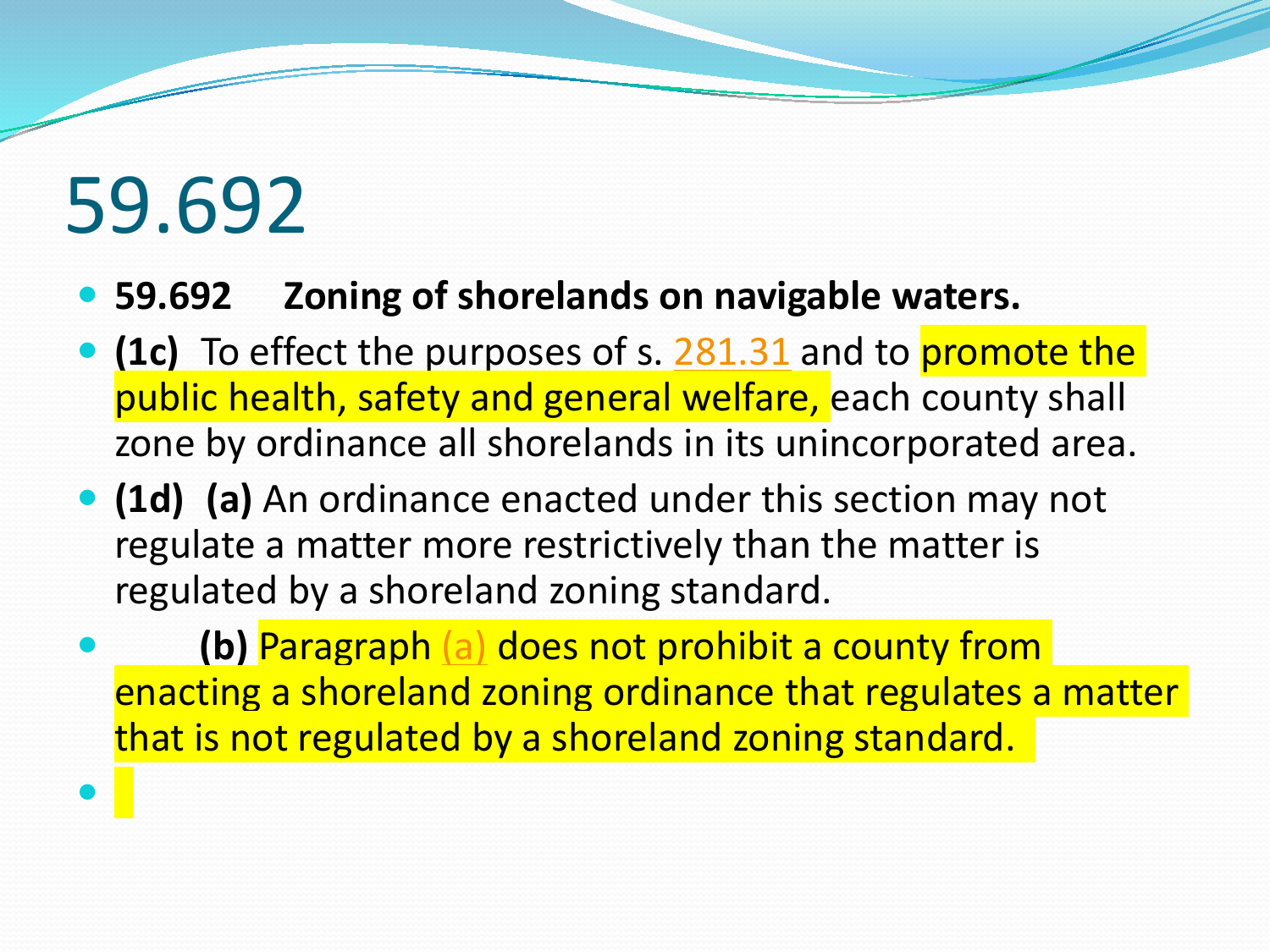## 281.31

 $\bullet$ 

- **281.31 Navigable waters protection law.**
- **(1)** To aid in the fulfillment of the state's role as trustee of its navigable waters and to promote public health, safety, convenience and general welfare, it is declared to be in the public interest to make studies, establish policies, make plans and authorize municipal shoreland zoning regulations for the efficient use, conservation, development and protection of this state's water resources. The regulations shall relate to lands under, abutting or lying close to navigable waters. The purposes of the regulations shall be to further the maintenance of safe and healthful conditions; prevent and control water pollution; protect spawning grounds, fish and aquatic life; control building sites, placement of structure and land uses and reserve shore cover and natural beauty.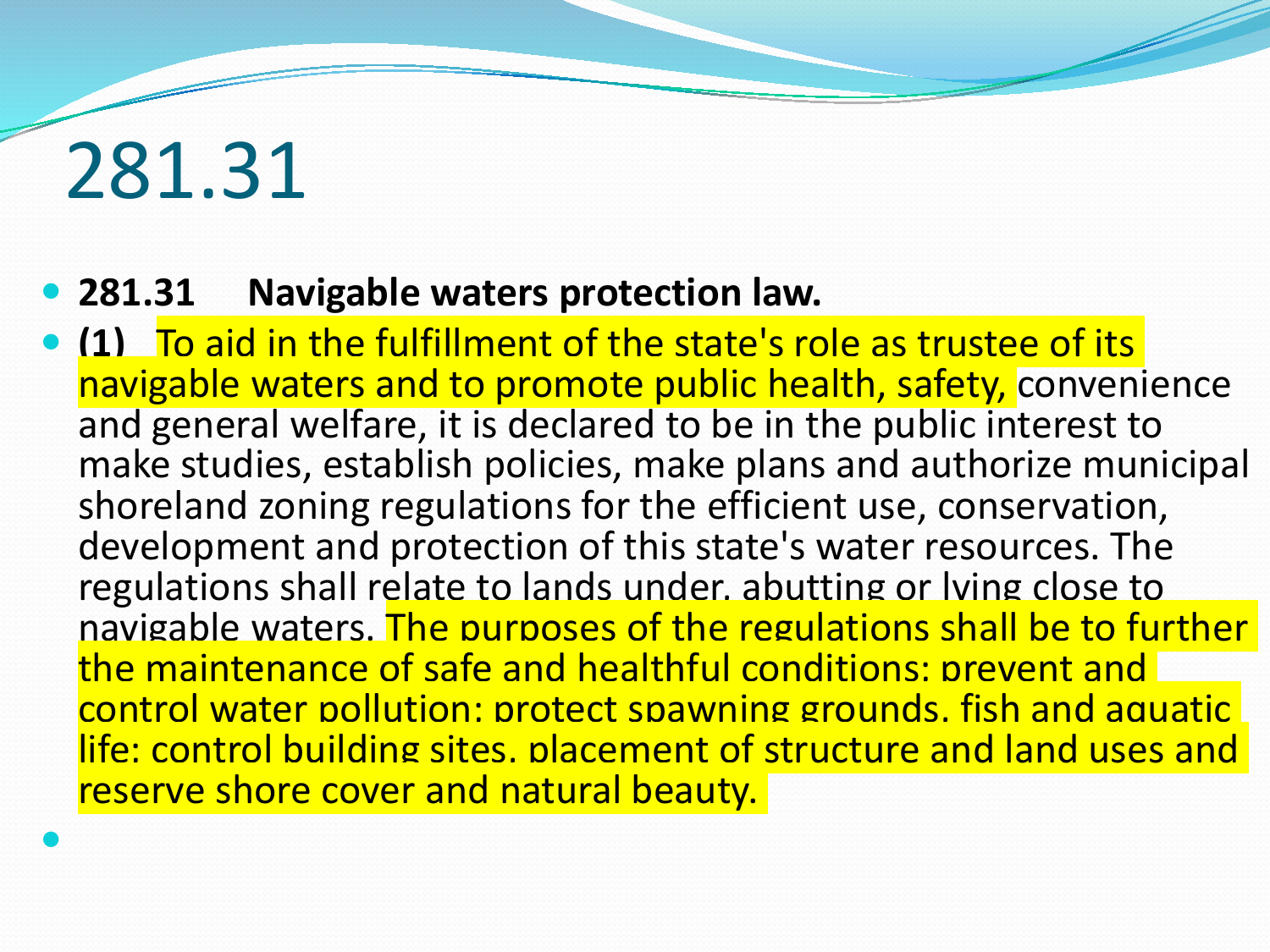### Movrich vs. Lobermeier

- Movriches and the Lobermeiers both owned property on a flowage
- Brother sister conflict
- Movriches wanted to install a pier extending from their shoreline.
- The Lobermeiers objected based on the apparently unchallenged fact that they owned legal title to the land under the water
- Court decided in favor of the Lobermeiers, and ruled that in the case of a flowage, the bundle of rights held by the owner of property along a navigable body of water (known as riparian rights) does not include the right to place a pier on a waterbed that is owned by another party